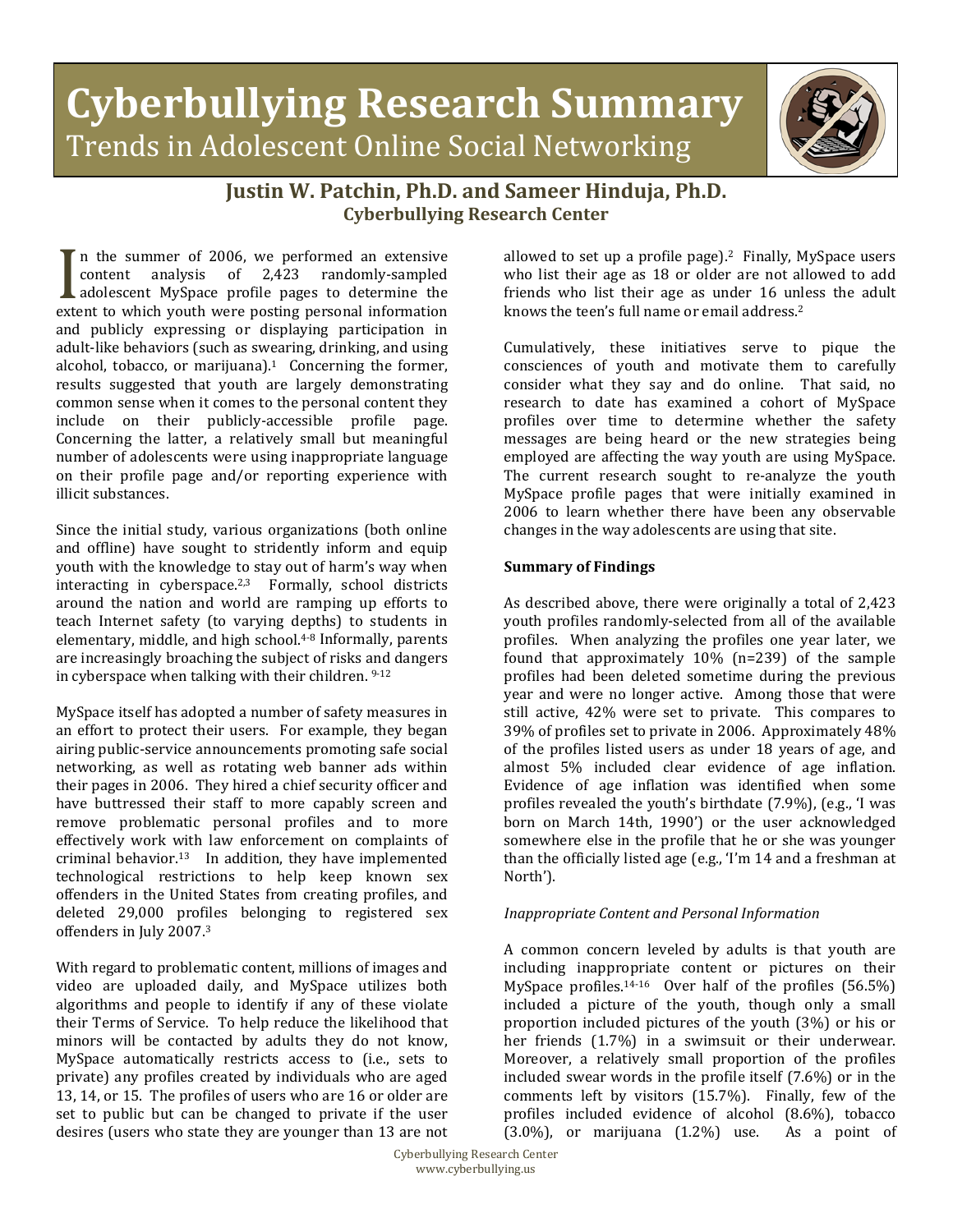comparison, the Centers for Disease Control and Prevention's Youth Risk Behavior Survey notes that among 9-12th graders, 43% reported having a drink of alcohol, 23% reported using tobacco, and 20% had smoked marijuana in the previous 30 days. 17

It should also be noted that less than one-third of youth included their first name while fewer than 7% included<br>their full name. Almost 70% of profiles included Almost 70% of profiles included information about the user's current city while about 11% listed his or her school. Finally, relatively few of the profiles contained the user's instant messaging name (2.2%, n=53) and very few profiles included his or her email address  $(0.6\%, n=15)$  or phone number  $(0.2\%, n=6)$ .

#### *Extent of Participation*

While coding the profiles, it was observed that a significant number had not been updated for an extended period of time. MySpace lists the date that the user last 'logged on' to his or her profile and many users had not done so for many months. Specifically, 906 profiles (37.4%) were 'abandoned' – that is, not logged onto since before the initial 2006 study. When including those that had been deleted since the first study (n=239), approximately 47% of the profiles examined in 2006 are no longer used. This finding can mean one of two things: either youth are abandoning MySpace, or they are creating new profiles using a different email address or profile name. To be sure, there was more than one occasion where we observed evidence of migration to a different profile. For example, one user left a hyperlink to his new profile on his old profile which read: 'I don't use this profile anymore go to my new one the link is: [removed].' That said, it is impossible from the data collected in the current study to determine whether more youth are abandoning a particular profile or MySpace altogether.

On the other hand, we also noted a significant proportion of profiles that were seemingly logged onto quite frequently. For example, over one-third of the profiles (35.6%) had been logged onto within seven days of analysis, termed 'active' profiles. The remaining 412 profiles were termed 'occasional' because youth logged onto them since the previous analysis but not within the seven days preceding the coding. In comparing profile content, we used these three categories (abandoned, occasional, and active) to help understand adolescent MySpace behaviors based on frequency of use.

#### *Comparing Profile Content from 2006 to 2007*

The next stage of the analysis involved comparing the profiles from 2006 to 2007 to determine if youthful MySpace users have changed the extent to which they are including personal or identifying information on their

profiles. First (and as expected), significantly fewer youth in both the occasional and active groups are 17 or under as listed on MySpace. About 40% of the sample turned 18 years old since the first analysis. It is interesting to note that occasional users were significantly more likely to inflate their age than active users. Moreover, even though more active users include their birth date on their profile (15%), the number of occasional users that included this information increased significantly between 2006 and 2007 (from 6.6% to 10.9%).

### **Highlights from the Research:**

- More youth restricted access to their profiles—especially active users
- Profiles included more pictures, but fewer inappropriate pictures
- Fewer youth listed their school name
- More youth included their first and full names
- A significant number of youth seemed to have abandoned their profiles

One of the more noteworthy findings from the current analysis is that more youth are setting their profile to private. In 2006, only 39.4% of the sample restricted access to their profile to friends; in 2007, 45.6% of occasional users and 58.3% of active users did so. The statistically significant increase from 39.4% to 58.3% among active users suggests that these adolescents have learned to be more responsible and guarded with their information. Moreover, additional analysis found that over 66% of active users who were under 18 years old in 2007 restricted access to their site by setting it to private.

Another expected finding was that users included significantly more pictures on their profiles than before. MySpace instituted a new policy since the initial 2006 study which allowed users to upload additional pictures and enabled the capability of users to create 'albums' of pictures. As a result, significantly more profiles included a personal photo and those that did so included significantly more pictures (from 3.7 to 6.7 for occasional users and from 6.0 to 29.1 for active users).

Also noteworthy is that active users included significantly fewer swear words on their profiles and in their comments. This suggests that active users have attempted to 'clean up' their profiles. This change was not noted among occasional users. While it appeared that active users included slightly less evidence of alcohol or tobacco use, this finding was not statistically significant. With respect to identifying information, about the same number